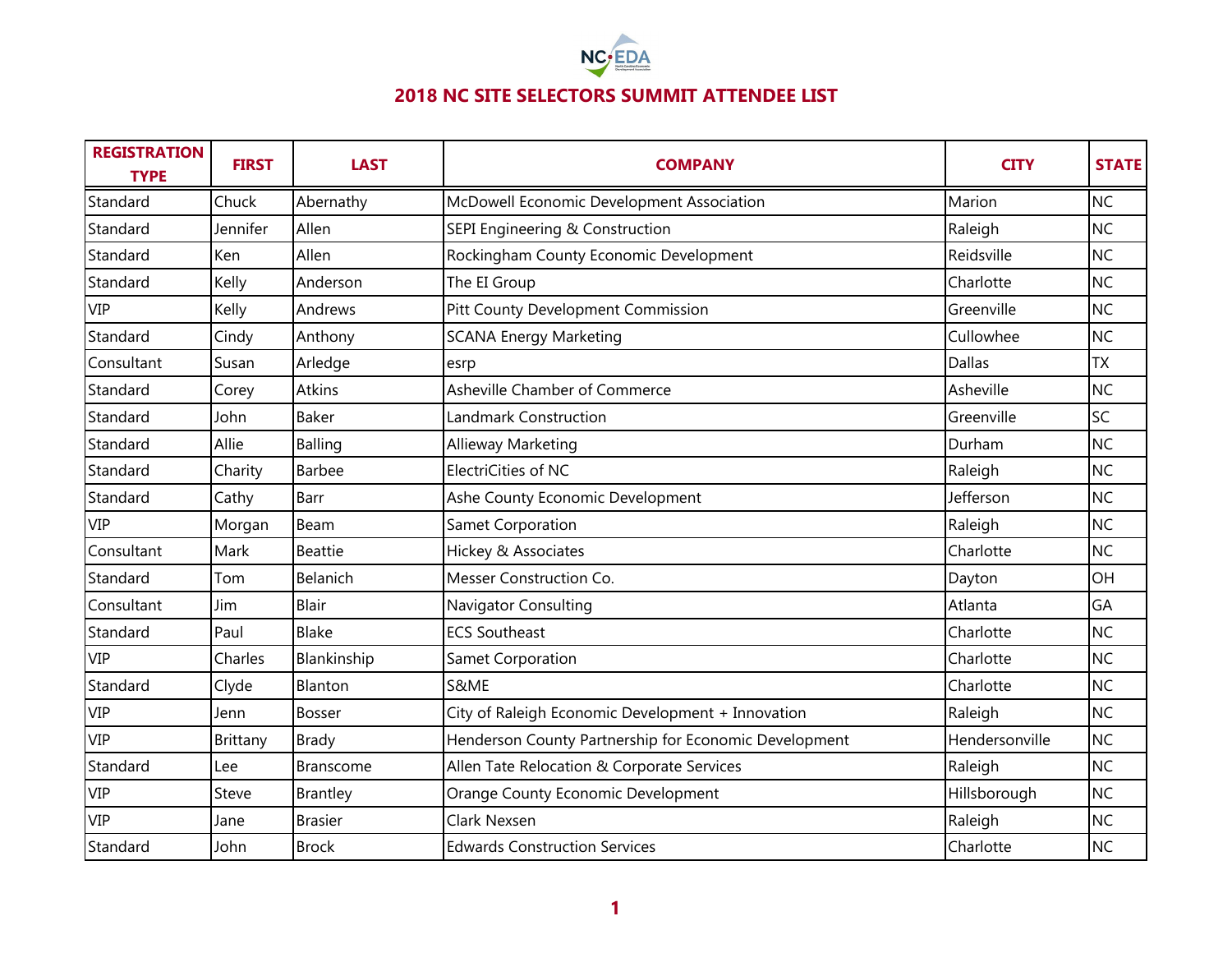

| <b>REGISTRATION</b><br><b>TYPE</b> | <b>FIRST</b> | <b>LAST</b>      | <b>COMPANY</b>                                               | <b>CITY</b>          | <b>STATE</b> |
|------------------------------------|--------------|------------------|--------------------------------------------------------------|----------------------|--------------|
| Standard                           | Michael      | <b>Brooks</b>    | Clayco                                                       | Greenville           | <b>SC</b>    |
| Standard                           | April        | <b>Brown</b>     | Economic Development Coalition for Asheville-Buncombe County | Asheville            | <b>NC</b>    |
| Standard                           | Don          | <b>Brown</b>     | Stewart                                                      | Raleigh              | <b>NC</b>    |
| <b>VIP</b>                         | Kara         | Brown            | Lincoln Economic Development Association                     | Lincolnton           | <b>NC</b>    |
| Standard                           | Stephen      | <b>Brown</b>     | The EI Group                                                 | Charlotte            | <b>NC</b>    |
| Standard                           | Rachel       | <b>Brumfield</b> | Allen Tate Relocation & Corporate Services                   | Charlotte            | <b>NC</b>    |
| Standard                           | Keith        | Bryant           | <b>Glover Construction Company</b>                           | <b>Pleasant Hill</b> | <b>NC</b>    |
| Standard                           | Margie       | <b>Bukowski</b>  | WeaverCooke-Kirkland                                         | Asheville            | <b>NC</b>    |
| Standard                           | Bill         | <b>Bullock</b>   | North Carolina Biotechnology Center                          | <b>RTP</b>           | <b>NC</b>    |
| Standard                           | Hunter       | <b>Burnette</b>  | Shelco                                                       | Raleigh              | <b>NC</b>    |
| Standard                           | Margaret     | Burnham          | Nexsen Pruet                                                 | Greensboro           | <b>NC</b>    |
| Standard                           | Taylor       | <b>Butler</b>    | C. T. Wilson Construction Company                            | Durham               | <b>NC</b>    |
| <b>VIP</b>                         | Ashley       | Cagle            | Wake County Economic Development                             | Raleigh              | <b>NC</b>    |
| Standard                           | Jason        | Cannon           | Wake Forest Business & Industry Partnership                  | <b>Wake Forest</b>   | <b>NC</b>    |
| Standard                           | Josh         | Carpenter        | Economic Development Partnership of North Carolina           | Robbinsville         | <b>NC</b>    |
| Standard                           | Gretchen     | Carson           | Mecklenburg County Office of Economic Development            | Charlotte            | <b>NC</b>    |
| <b>VIP</b>                         | Angela       | Carter           | Metcon                                                       | Raleigh              | <b>NC</b>    |
| <b>VIP</b>                         | Mark         | Caudill          | Shelco                                                       | Winston-Salem        | <b>NC</b>    |
| <b>VIP</b>                         | Tyler        | Chaffee          | <b>Winston-Salem Business</b>                                | Winston-Salem        | <b>NC</b>    |
| <b>VIP</b>                         | Chris        | Chung            | Economic Development Partnership of North Carolina           | Cary                 | <b>NC</b>    |
| Standard                           | Mark         | Clasby           |                                                              | Waynesville          | <b>NC</b>    |
| Standard                           | Carol        | Clemmons         | Allen Tate Relocation & Corporate Services                   | Greensboro           | <b>NC</b>    |
| Standard                           | Gary         | Cline            | <b>Cline Design Associates</b>                               | Raleigh              | <b>NC</b>    |
| Standard                           | Andy         | Coe              | <b>Convergent Nonprofit Solutions</b>                        | Cary                 | <b>NC</b>    |
| Standard                           | Amanda       | Conner           | North Carolina Global TransPark                              | Kinston              | <b>NC</b>    |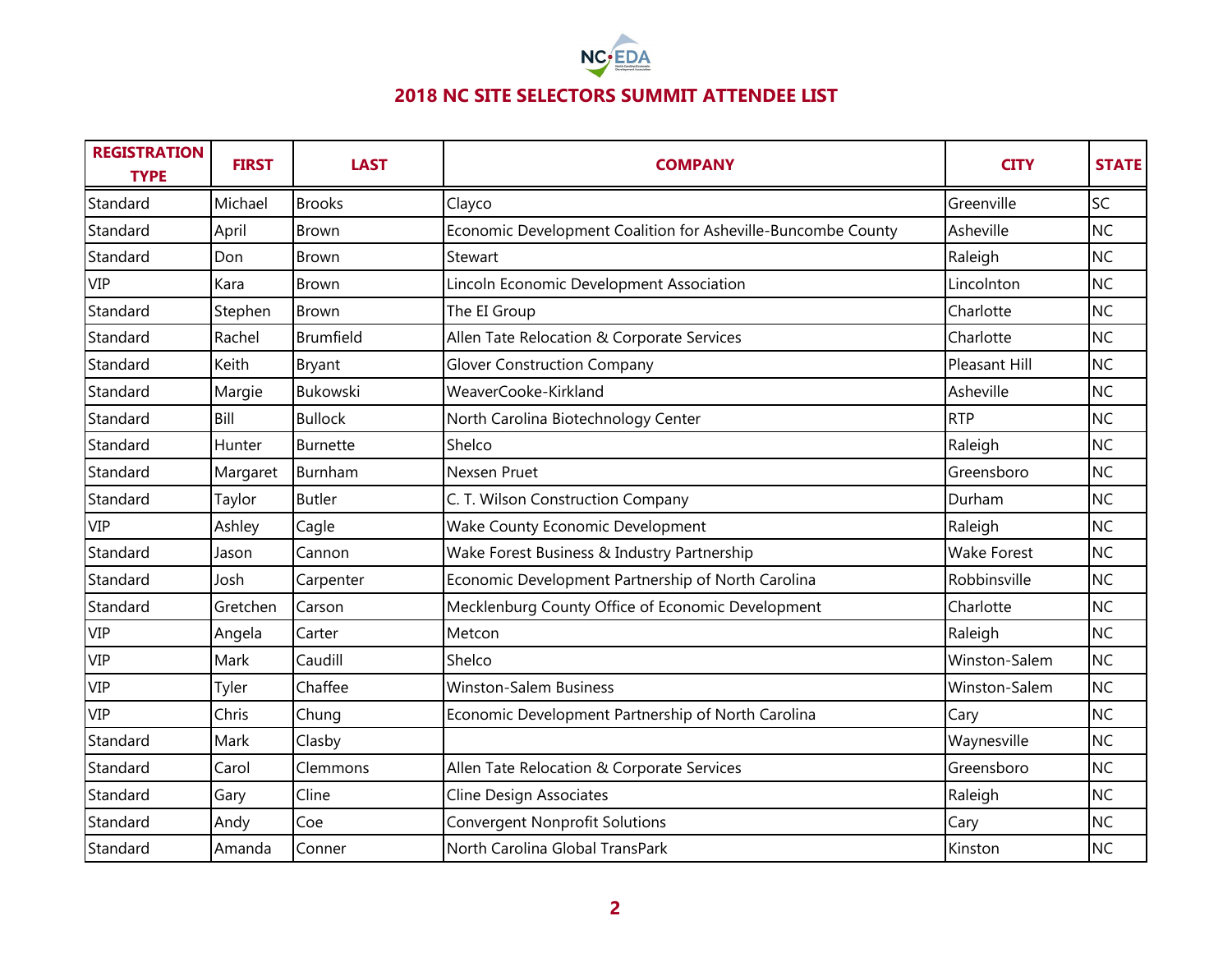

| <b>REGISTRATION</b><br><b>TYPE</b> | <b>FIRST</b> | <b>LAST</b> | <b>COMPANY</b>                                               | <b>CITY</b>           | <b>STATE</b> |
|------------------------------------|--------------|-------------|--------------------------------------------------------------|-----------------------|--------------|
| Standard                           | Steve        | Cooper      | Langford de Kock                                             | Charlotte             | <b>NC</b>    |
| <b>VIP</b>                         | Tony         | Copeland    | North Carolina Department of Commerce                        | Raleigh               | <b>NC</b>    |
| Consultant                         | <b>Brian</b> | Corde       | Atlas Insight                                                | Freehold              | <b>NJ</b>    |
| Standard                           | Pat          | Corso       | Moore County Partners in Progress                            | Pinehurst             | <b>NC</b>    |
| Standard                           | Emily        | Cox         | North Carolina Railroad Company                              | Raleigh               | <b>NC</b>    |
| Standard                           | Rod          | Crider      | Rowan EDC                                                    | Salisbury             | <b>NC</b>    |
| Standard                           | Holly        | Crosby      | North Carolina Department of Commerce                        | Raleigh               | <b>NC</b>    |
| Standard                           | Corie        | Curtis      | North Carolina Biotechnology Center                          | Charlotte             | <b>NC</b>    |
| Standard                           | Cyndi        | Dancy       | Dancy Research                                               | Greensboro            | <b>NC</b>    |
| <b>VIP</b>                         | Brenda       | Daniels     | ElectriCities of NC                                          | Raleigh               | <b>NC</b>    |
| Standard                           | Mark         | Davis       | <b>Triad Design Group</b>                                    | Greensboro            | <b>NC</b>    |
| Standard                           | Marvin       | Davis       | The Wooten Company                                           | <b>Black Mountain</b> | <b>NC</b>    |
| Standard                           | Kelly        | Dawson      | Economic Development Partnership of North Carolina           | Cary                  | <b>NC</b>    |
| <b>VIP</b>                         | <b>Brian</b> | Denisar     | Samet Corporation                                            | Greensboro            | <b>NC</b>    |
| Standard                           | Charlie      | <b>Dick</b> | <b>Environmental Air Systems</b>                             | High Point            | <b>NC</b>    |
| Standard                           | Birgit       | Dilgert     | Rutherford County Economic Development                       | <b>Forest City</b>    | <b>NC</b>    |
| <b>VIP</b>                         | Mark         | Donham      | City of Albemarle                                            | Albemarle             | <b>NC</b>    |
| Standard                           | Mike         | Dougherty   | City of Eden                                                 | Eden                  | <b>NC</b>    |
| <b>VIP</b>                         | Stephen      | Doughton    | Shelco                                                       | Winston-Salem         | <b>NC</b>    |
| <b>VIP</b>                         | Clark        | Duncan      | Economic Development Coalition for Asheville-Buncombe County | Asheville             | <b>NC</b>    |
| Standard                           | Charlie      | Eadie       | <b>Claris Construction</b>                                   | Charlotte             | <b>NC</b>    |
| Standard                           | <b>Brad</b>  | Eagy        | <b>SEPI Engineering</b>                                      | Charlotte             | <b>NC</b>    |
| <b>VIP</b>                         | Bill         | Early       | Brunswick Business & Industry Development                    | Leland                | <b>NC</b>    |
| Standard                           | Michael      | Ebert       | Economic Development Partnership of North Carolina           | Cary                  | <b>NC</b>    |
| <b>VIP</b>                         | Dave         | Efird       | <b>Womble Bond Dickinson</b>                                 | Durham                | <b>NC</b>    |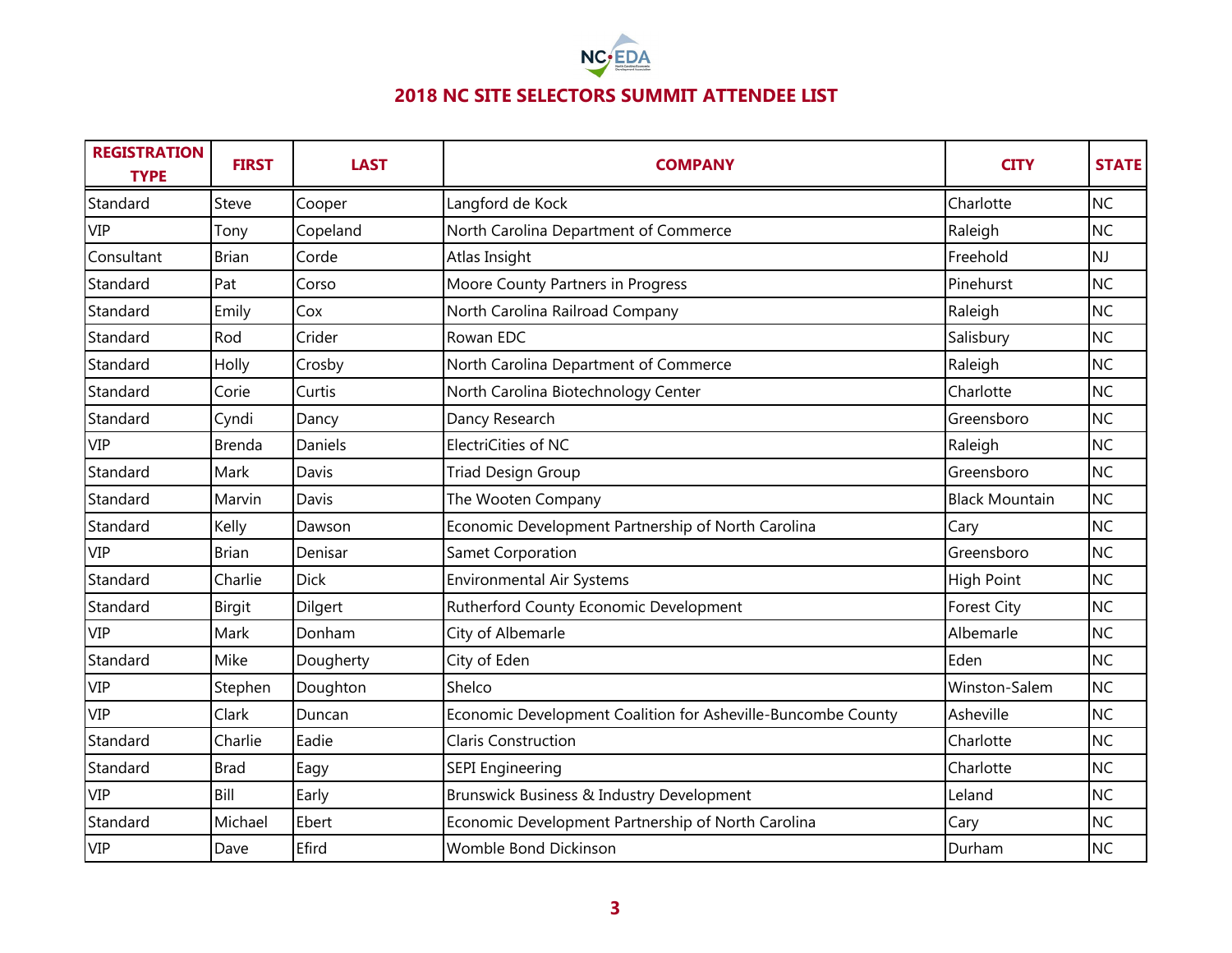

| <b>REGISTRATION</b><br><b>TYPE</b> | <b>FIRST</b>  | <b>LAST</b>    | <b>COMPANY</b>                                     | <b>CITY</b>    | <b>STATE</b> |
|------------------------------------|---------------|----------------|----------------------------------------------------|----------------|--------------|
| <b>VIP</b>                         | Deepal        | Eliatamby      | <b>Alliance Consulting Engineers</b>               | Charlotte      | <b>NC</b>    |
| <b>VIP</b>                         | Dan           | Esteban        | <b>Alliance Consulting Engineers</b>               | Greenville     | <b>SC</b>    |
| Standard                           | Erin          | Farris         | S&ME                                               | Greenville     | SC           |
| Standard                           | Deborah       | Flippo         | <b>Draper Aden Associates</b>                      | Blacksburg     | VA           |
| Standard                           | Matthew       | Fogleman       | <b>ECS Southeast</b>                               | Asheville      | <b>NC</b>    |
| <b>VIP</b>                         | Richard       | Fort           | Clark Nexsen                                       | Asheville      | NC           |
| Standard                           | Sonny         | Foster         | Smithson Inc.                                      | Rocky Mount    | <b>NC</b>    |
| Standard                           | Bryan         | Fox            | Greater Durham Chamber of Commerce                 | Durham         | <b>NC</b>    |
| Standard                           | David         | Francis        | Haywood Chamber of Commerce                        | Waynesville    | <b>NC</b>    |
| Standard                           | Dave          | Frescatore     | EnergyUnited                                       | Cornelius      | <b>NC</b>    |
| Standard                           | Chad          | Frye           | <b>Graycor Construction Company</b>                | Charlotte      | NC           |
| Standard                           | <b>Brian</b>  | Gallagher      | <b>Graycor Construction Company</b>                | Simpsonville   | SC           |
| Consultant                         | Kenan         | Gay            | <b>Deloitte Tax</b>                                | Charlotte      | <b>NC</b>    |
| <b>VIP</b>                         | John          | Geib           | Duke Energy                                        | Greensboro     | <b>NC</b>    |
| <b>VIP</b>                         | George        | Genero         | <b>Alliance Consulting Engineers</b>               | Greenville     | <b>SC</b>    |
| Consultant                         | Amy           | Gerber         | Cushman & Wakefield                                | Atlanta        | GA           |
| Standard                           | Sven          | Gerzer         | <b>Charlotte Chamber of Commerce</b>               | Charlotte      | <b>NC</b>    |
| Standard                           | Nate          | Gilbert        | Dominion Energy                                    | Glen Allen     | VA           |
| <b>VIP</b>                         | Matt          | Gladdek        | Downtown Durham Inc.                               | Durham         | <b>NC</b>    |
| Standard                           | Catherine     | Glover Frazier | <b>Glover Construction Company</b>                 | Pleasant Hill  | <b>NC</b>    |
| <b>VIP</b>                         | Craig         | Goodson        | Davidson County Economic Development Commission    | Lexington      | <b>NC</b>    |
| Standard                           | Cara          | Greening       | Stewart                                            | Raleigh        | <b>NC</b>    |
| <b>VIP</b>                         | Nate          | Groover        | Economic Development Partnership of North Carolina | Cary           | <b>NC</b>    |
| Standard                           | Josh          | Hallingse      | Transylvania Economic Alliance                     | <b>Brevard</b> | <b>NC</b>    |
| Standard                           | <b>Billie</b> | Hansen         | The Wooten Company                                 | Greenville     | <b>NC</b>    |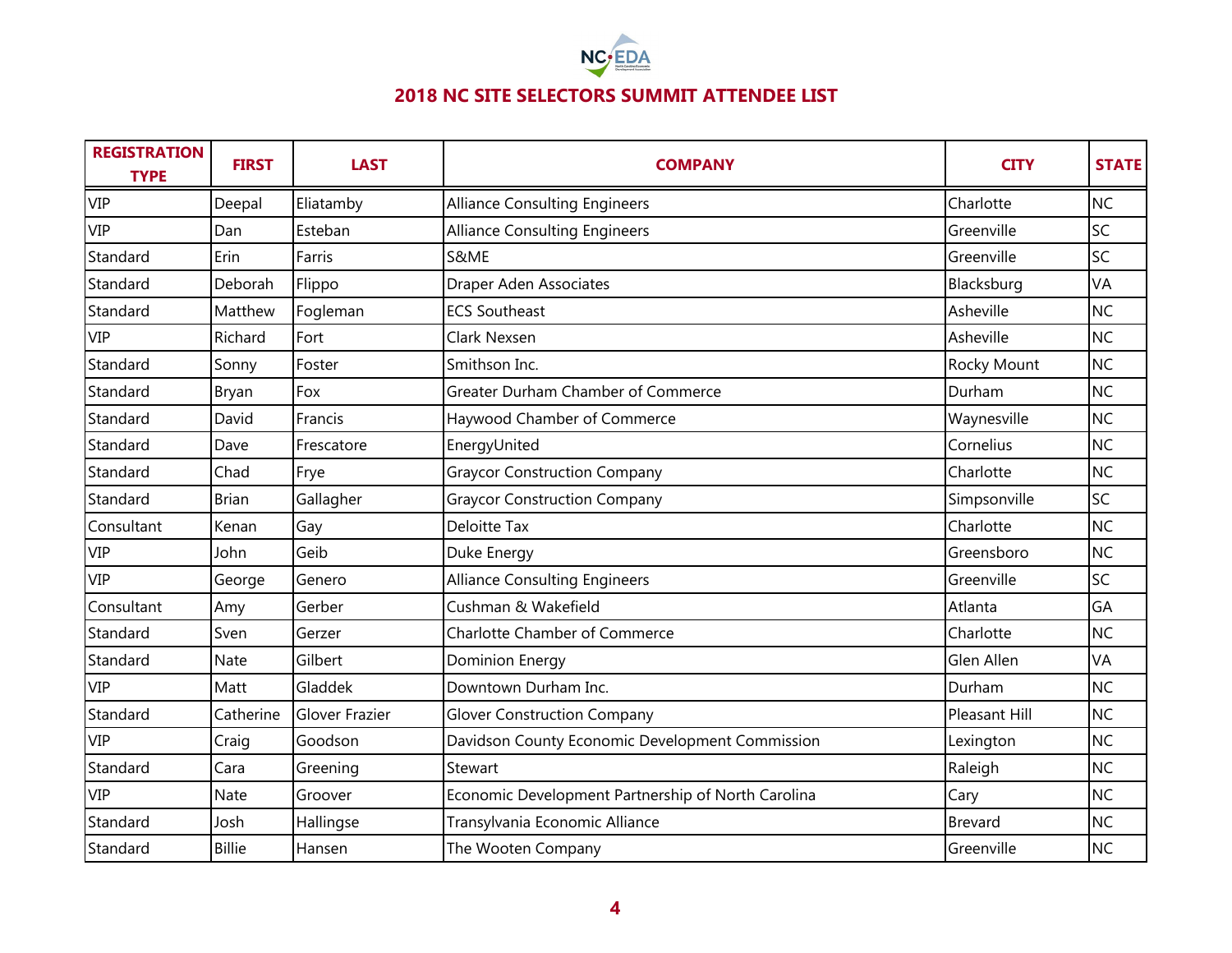

| <b>REGISTRATION</b><br><b>TYPE</b> | <b>FIRST</b> | <b>LAST</b>             | <b>COMPANY</b>                                        | <b>CITY</b>    | <b>STATE</b> |
|------------------------------------|--------------|-------------------------|-------------------------------------------------------|----------------|--------------|
| Standard                           | Jenni        | <b>Harris</b>           | North Carolina Department of Commerce                 | Raleigh        | <b>NC</b>    |
| Standard                           | Tom          | Harvey                  | Southern Industrial Constructors                      | Wilmington     | <b>NC</b>    |
| Consultant                         | Will         | Hearn                   | Origis Energy                                         | Atlanta        | GA           |
| <b>VIP</b>                         | Stu          | Heishman                | Duke Energy                                           | Charlotte      | <b>NC</b>    |
| <b>VIP</b>                         | Joanna       | Helms                   | Town of Apex                                          | Apex           | <b>NC</b>    |
| Standard                           | Kristen      | Hess                    | <b>HH Architecture</b>                                | Raleigh        | <b>NC</b>    |
| <b>VIP</b>                         | Loren        | Hill                    | High Point Economic Development Corporation           | High Point     | <b>NC</b>    |
| Standard                           | Tracy        | Hill                    | <b>Wilkinson ERA Real Estate</b>                      | Charlotte      | <b>NC</b>    |
| Standard                           | Conley       | Hilliard                | Dewberry                                              | Raleigh        | <b>NC</b>    |
| Standard                           | Joe          | Hines                   | <b>Timmons Group</b>                                  | Richmond       | VA           |
| <b>VIP</b>                         | George       | Hining                  | <b>MHAworks Architecture</b>                          | Durham         | <b>NC</b>    |
| Standard                           | Scott        | Hinson                  | McMillan Pazdan Smith Architecture                    | Charlotte      | <b>NC</b>    |
| Standard                           | CeCe         | Hipps                   | Haywood Chamber of Commerce                           | Waynesville    | <b>NC</b>    |
| <b>VIP</b>                         | Paul         | Hoben                   | Aberdeen Carolina and Western Railway                 | Candor         | <b>NC</b>    |
| Standard                           | Burton       | Hodges                  | Henderson County Partnership for Economic Development | Hendersonville | <b>NC</b>    |
| Standard                           | Jennifer     | <b>Holland Thompson</b> | Charlotte Douglas International Airport               | Charlotte      | <b>NC</b>    |
| <b>VIP</b>                         | Hope         | Hopkins                 | Burke Development Inc.                                | Morganton      | <b>NC</b>    |
| <b>VIP</b>                         | Dave         | Horne                   | Smith Anderson                                        | Raleigh        | <b>NC</b>    |
| <b>VIP</b>                         | Kathy        | Howard                  | <b>Greenville Utilities Commission</b>                | Greenville     | <b>NC</b>    |
| Standard                           | Peyton       | Howell                  | Harper Corporation General Contractors                | Greenville     | SC           |
| Standard                           | Mike         | Hubbard                 | Economic Development Partnership of North Carolina    | Cary           | <b>NC</b>    |
| Standard                           | John         | Hunter                  | Womble Bond Dickinson                                 | Charlotte      | <b>NC</b>    |
| Standard                           | Steve        | Hunting                 | Parker Poe                                            | Charlotte      | <b>NC</b>    |
| Consultant                         | Woody        | Hydrick                 |                                                       | Greer          | SC           |
| Standard                           | Kati         | Hynes                   | <b>Charlotte Chamber of Commerce</b>                  | Charlotte      | <b>NC</b>    |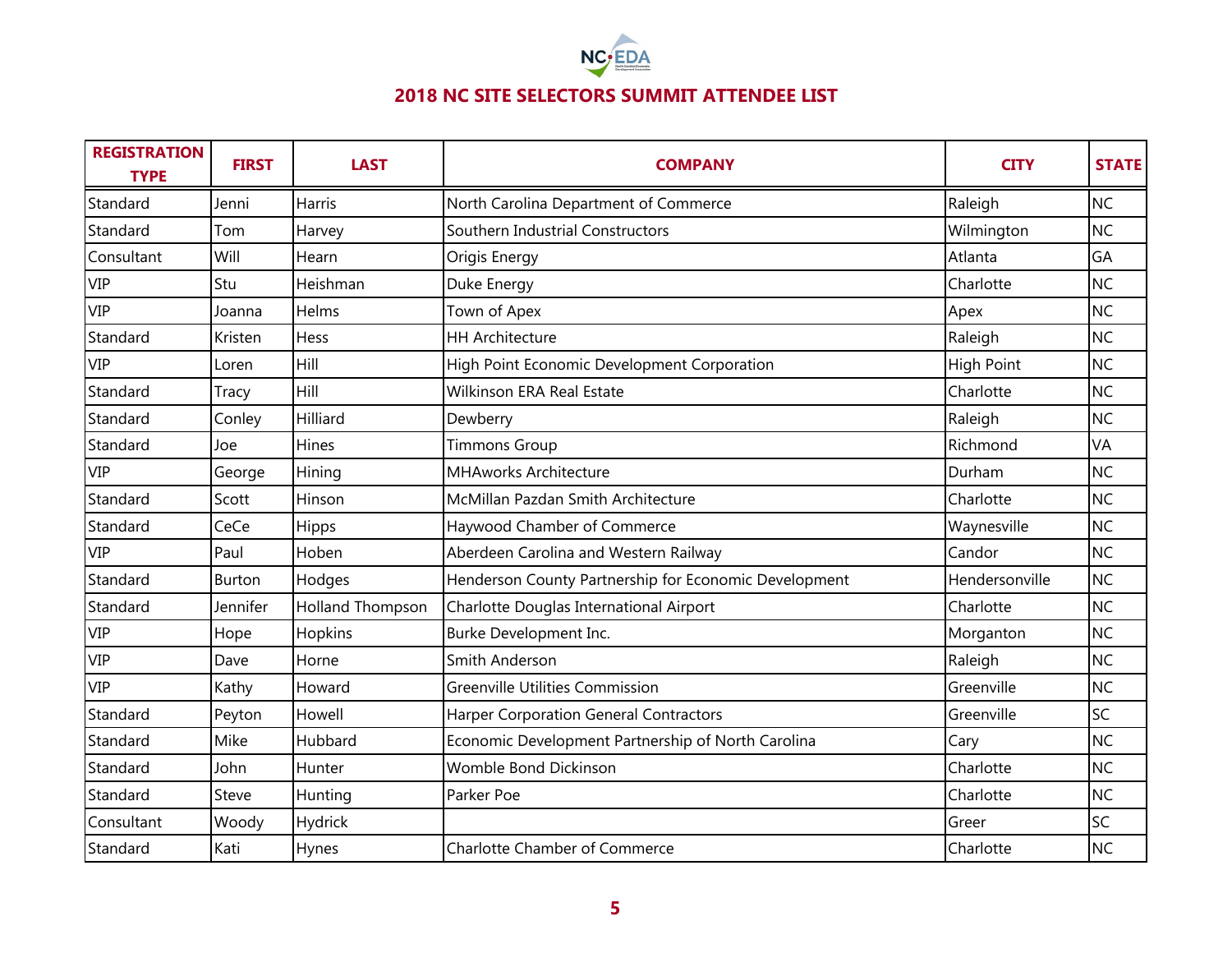

| <b>REGISTRATION</b><br><b>TYPE</b> | <b>FIRST</b> | <b>LAST</b> | <b>COMPANY</b>                                         | <b>CITY</b>          | <b>STATE</b> |
|------------------------------------|--------------|-------------|--------------------------------------------------------|----------------------|--------------|
| <b>VIP</b>                         | David        | Icenhour    | Alexander County Economic Development Corporation      | Taylorsville         | <b>NC</b>    |
| <b>VIP</b>                         | Krista       | Ikirt       | Carolinas Gateway Partnership                          | Rocky Mount          | <b>NC</b>    |
| <b>VIP</b>                         | Cindy        | Ingram      | Wilson Economic Development Council                    | Wilson               | <b>NC</b>    |
| Standard                           | Michael      | Jarman      | Lenoir County                                          | Kinston              | <b>NC</b>    |
| <b>VIP</b>                         | Dennis       | Jarvis      | Henderson-Vance County Economic Development Commission | Henderson            | <b>NC</b>    |
| Standard                           | English      | Jeffrey     | W.M. Jordan Company                                    | Wilmington           | <b>NC</b>    |
| Standard                           | Tommy        | Jenkins     | Macon County Economic Development Commission           | Franklin             | <b>NC</b>    |
| <b>VIP</b>                         | Chris        | Johnson     | Johnston County Economic Development                   | Smithfield           | <b>NC</b>    |
| Standard                           | Frances      | Johnson     | Nova Engineering                                       | Charlotte            | <b>NC</b>    |
| <b>VIP</b>                         | Randall      | Johnson     | North Carolina Biotechnology Center                    | Wilmington           | <b>NC</b>    |
| <b>VIP</b>                         | Tom          | Johnson     | Rutherford County Economic Development                 | <b>Forest City</b>   | <b>NC</b>    |
| Standard                           | Anna         | Johnston    | Holly Springs Economic Development                     | <b>Holly Springs</b> | <b>NC</b>    |
| Standard                           | Lindsay      | Johnston    | North Carolina Department of Commerce                  | Raleigh              | <b>NC</b>    |
| Standard                           | Nancy        | Johnston    | North Carolina Biotechnology Center                    | Winston-Salem        | <b>NC</b>    |
| <b>VIP</b>                         | Alan         | Jones       | Duke Energy                                            | Raleigh              | <b>NC</b>    |
| <b>VIP</b>                         | Channing     | Jones       | Robeson County Economic Development                    | Lumberton            | <b>NC</b>    |
| Standard                           | Dianne       | Jones       | Development Advisors LLC                               | Charlotte            | <b>NC</b>    |
| <b>VIP</b>                         | Hannah       | Jones       | <b>NCEast Alliance</b>                                 | Edenton              | <b>NC</b>    |
| Standard                           | Bill         | Joslin      | McMillan Pazdan Smith Architecture                     | Spartanburg          | SC           |
| Standard                           | James        | Joyner      | Draper Aden Associates                                 | Raleigh              | <b>NC</b>    |
| Standard                           | Josh         | Kay         | <b>Applied Marketing</b>                               | Myrtle Beach         | SC           |
| Standard                           | Stephanie    | Kegley      | Messer Construction Co.                                | Charlotte            | <b>NC</b>    |
| Standard                           | Karen        | Kieffer     | <b>Philen Construction</b>                             | Mt Pleasant          | <b>NC</b>    |
| Standard                           | <b>Rick</b>  | Kiernan     | <b>Convergent Nonprofit Solutions</b>                  | Raleigh              | <b>NC</b>    |
| Standard                           | Lauren       | Kilgore     | Alfred Williams & Company                              | Mint Hill            | <b>NC</b>    |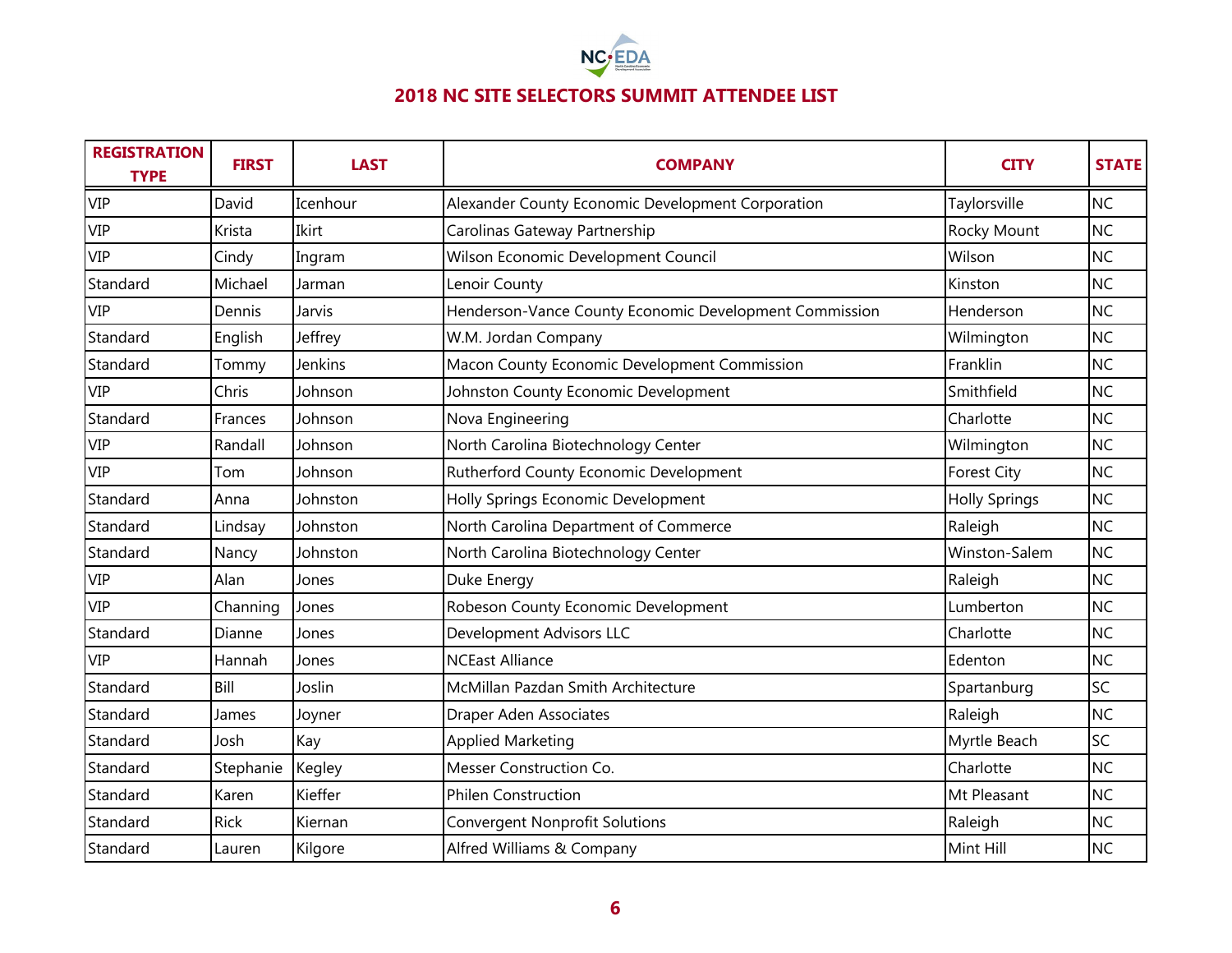

| <b>REGISTRATION</b><br><b>TYPE</b> | <b>FIRST</b> | <b>LAST</b> | <b>COMPANY</b>                                     | <b>CITY</b>          | <b>STATE</b> |
|------------------------------------|--------------|-------------|----------------------------------------------------|----------------------|--------------|
| <b>VIP</b>                         | Billy        | King        | Wilmington Business Development                    | Wilmington           | <b>NC</b>    |
| <b>VIP</b>                         | Sheila       | Knight      | Jacksonville Onslow Economic Development           | Jacksonville         | <b>NC</b>    |
| <b>VIP</b>                         | Keely        | Koonce      | Lenoir County Economic Development                 | Kinston              | <b>NC</b>    |
| Standard                           | Olivia       | Koone       | Economic Development Partnership of North Carolina | Cary                 | <b>NC</b>    |
| Standard                           | Chris        | Kouri       | Nexsen Pruet                                       | Charlotte            | <b>NC</b>    |
| Standard                           | Mike         | Kriston     | McDonald York Building Company                     | Raleigh              | <b>NC</b>    |
| <b>VIP</b>                         | Irena        | Krstanovic  | Holly Springs Economic Development                 | <b>Holly Springs</b> | <b>NC</b>    |
| <b>VIP</b>                         | Kevin        | Lackey      | Brunswick Business & Industry Development          | <b>Bolivia</b>       | <b>NC</b>    |
| <b>VIP</b>                         | Gary         | Lanier      | Columbus County Economic Development Commission    | Whiteville           | <b>NC</b>    |
| Standard                           | John         | Lea         | Messer Construction Co.                            | Raleigh              | <b>NC</b>    |
| <b>VIP</b>                         | Bob          | Leak        | <b>Winston-Salem Business</b>                      | Winston-Salem        | <b>NC</b>    |
| <b>VIP</b>                         | Laura        | Lee         | Economic Development Partnership of North Carolina | Cary                 | <b>NC</b>    |
| <b>VIP</b>                         | Andre        | Lennon      | <b>Alliance Consulting Engineers</b>               | Charlotte            | <b>NC</b>    |
| Standard                           | Alan         | Lewis       | The Keith Corporation                              | Charlotte            | <b>NC</b>    |
| <b>VIP</b>                         | Maureen      | Little      | North Carolina Community College System            | Raleigh              | <b>NC</b>    |
| Standard                           | Grant        | Livengood   | McKim & Creed                                      | Raleigh              | <b>NC</b>    |
| Consultant                         | Chris        | Lloyd       | McGuireWoods Consulting                            | Richmond             | VA           |
| Standard                           | Steve        | Lockett     | Isothermal Planning & Development Commission       | Rutherfordton        | <b>NC</b>    |
| <b>VIP</b>                         | Larry        | Lombardi    | <b>Currituck County Economic Development</b>       | Currituck            | <b>NC</b>    |
| Standard                           | Seth         | London      | LeChase Construction                               | Durham               | <b>NC</b>    |
| Consultant                         | John         | Longshore   | <b>Global Location Strategies</b>                  | Greenville           | SC           |
| Standard                           | John         | Loyack      | Economic Development Partnership of North Carolina | Cary                 | <b>NC</b>    |
| <b>VIP</b>                         | Andy         | Lucas       | <b>Stanly County</b>                               | Albemarle            | <b>NC</b>    |
| <b>VIP</b>                         | <b>Brian</b> | Maas        | <b>ECS Southeast</b>                               | Greensboro           | <b>NC</b>    |
| Consultant                         | Sara         | Maffey      | Transwestern                                       | Atlanta              | GA           |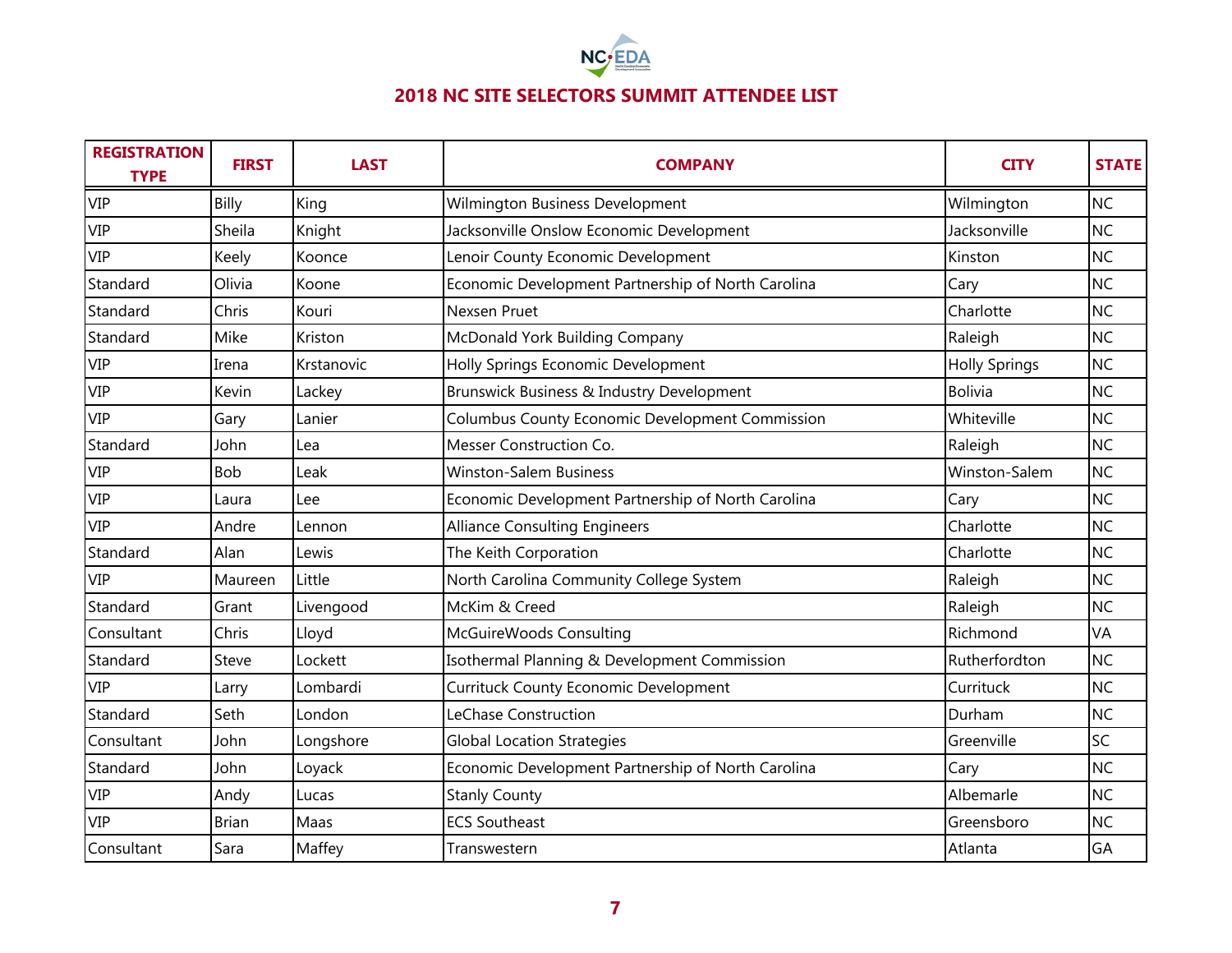

| <b>REGISTRATION</b><br><b>TYPE</b> | <b>FIRST</b> | <b>LAST</b>  | <b>COMPANY</b>                                     | <b>CITY</b>   | <b>STATE</b> |
|------------------------------------|--------------|--------------|----------------------------------------------------|---------------|--------------|
| Standard                           | Ron          | Mahle        | Monroe-Union County Economic Development           | Monroe        | <b>NC</b>    |
| Consultant                         | Ken          | Maly         | Newmark Knight Frank                               | Chicago       | IL.          |
| Standard                           | John         | Mancuso      | <b>SKA Consulting Engineers</b>                    | Greensboro    | <b>NC</b>    |
| Standard                           | John         | Marek        | Anson Economic Development Partnership             | Wadesboro     | <b>NC</b>    |
| Standard                           | John         | Martin       | Fourth Elm Construction                            | Kernersville  | <b>NC</b>    |
| Standard                           | Leah         | Martin       | City of Claremont                                  | Claremont     | <b>NC</b>    |
| <b>VIP</b>                         | Jessica      | Martin-Lane  | WithersRavenel                                     | Asheville     | <b>NC</b>    |
| Standard                           | Ryan         | Mayer        | Surveying Solutions, PC                            | Youngsville   | <b>NC</b>    |
| <b>VIP</b>                         | Jim          | McArthur     | Duke Energy                                        | Greensboro    | <b>NC</b>    |
| Standard                           | David        | McConnell    | <b>Charlotte Center City Partners</b>              | Charlotte     | <b>NC</b>    |
| Standard                           | Lee          | McElrath     | <b>PSNC Energy</b>                                 | Asheville     | <b>NC</b>    |
| Standard                           | Neal         | McElveen     | <b>Terracon Consultants</b>                        | Charlotte     | <b>NC</b>    |
| <b>VIP</b>                         | Jason        | McLeod       | <b>ECS Southeast</b>                               | Wilmington    | <b>NC</b>    |
| Standard                           | Jamie        | McMahan      | Yancey County Economic Development Commission      | Burnsville    | <b>NC</b>    |
| <b>VIP</b>                         | Kasey        | McWhorter    | S&ME                                               | Greensboro    | <b>NC</b>    |
| <b>VIP</b>                         | Joe          | Melvin       | North Carolina's Southeast                         | Elizabethtown | <b>NC</b>    |
| <b>VIP</b>                         | Scott        | Millar       | Catawba County Economic Development Corporation    | Hickory       | <b>NC</b>    |
| <b>VIP</b>                         | Eddie        | Miller       | North Carolina Electric Cooperatives               | Raleigh       | <b>NC</b>    |
| Standard                           | Emily        | Miller       | McAdams & Associates                               | Garner        | <b>NC</b>    |
| Standard                           | April        | <b>Mills</b> | Ward and Smith                                     | Raleigh       | <b>NC</b>    |
| Standard                           | Phil         | Mintz        | North Carolina Manufacturing Extension Partnership | Raleigh       | <b>NC</b>    |
| Standard                           | Patricia     | Mitchell     | Appalachian State University                       | Boone         | <b>NC</b>    |
| Standard                           | Jenny        | Mizelle      | WithersRavenel                                     | Wilmington    | <b>NC</b>    |
| Standard                           | Drew         | Moretz       | The University of North Carolina System            | Chapel Hill   | <b>NC</b>    |
| Standard                           | Andrew       | Moriarty     | <b>Bohler Engineering</b>                          | Raleigh       | <b>NC</b>    |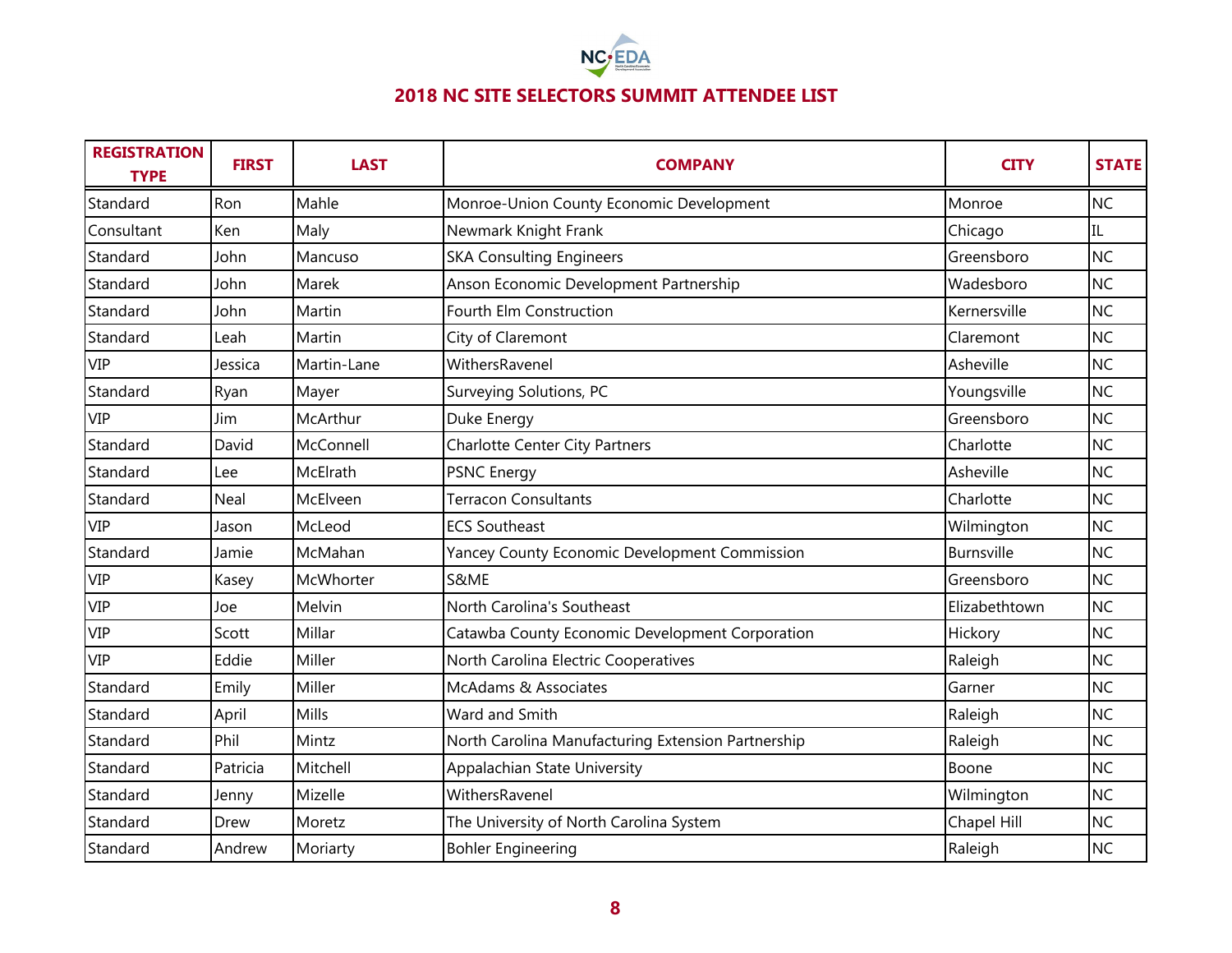

| <b>REGISTRATION</b><br><b>TYPE</b> | <b>FIRST</b> | <b>LAST</b>   | <b>COMPANY</b>                                  | <b>CITY</b> | <b>STATE</b> |
|------------------------------------|--------------|---------------|-------------------------------------------------|-------------|--------------|
| Standard                           | Crystal      | Morphis       | <b>Creative Economic Development Consulting</b> | Elkin       | <b>NC</b>    |
| <b>VIP</b>                         | Ted          | <b>Morris</b> | East Carolina University                        | Greenville  | <b>NC</b>    |
| Standard                           | Evan         | Mozingo       | Monroe-Union County Economic Development        | Monroe      | <b>NC</b>    |
| Consultant                         | Kathy        | Mussio        | Atlas Insight                                   | Pipersville | PA           |
| <b>VIP</b>                         | Lee Anne     | Nance         | Stewart                                         | Raleigh     | <b>NC</b>    |
| <b>VIP</b>                         | John         | Nelms         | Duke Energy                                     | Raleigh     | <b>NC</b>    |
| <b>VIP</b>                         | Frank        | Newman        | <b>Alliance Consulting Engineers</b>            | Charlotte   | <b>NC</b>    |
| Standard                           | Jeff         | Oden          | Stewart                                         | Charlotte   | <b>NC</b>    |
| Standard                           | Jerry        | O'Keeffe      | <b>PSNC Energy</b>                              | Durham      | <b>NC</b>    |
| Standard                           | Taylor       | Oswald        | <b>Development Advisors</b>                     | Charlotte   | <b>NC</b>    |
| Standard                           | Aaron        | Ouellette     | Port of Virginia                                | Norfolk     | VA           |
| Standard                           | П            | Patterson     | <b>Lomax Construction</b>                       | Greensboro  | <b>NC</b>    |
| <b>VIP</b>                         | Raul         | Peralta       | <b>ECS Southeast</b>                            | Greensboro  | <b>NC</b>    |
| Standard                           | Maria        | Pharr         | South Piedmont Community College                | Monroe      | <b>NC</b>    |
| <b>VIP</b>                         | Kim          | Phillips      | Lincoln Economic Development Association        | Lincolnton  | <b>NC</b>    |
| <b>VIP</b>                         | Chris        | Platé         | Monroe-Union County Economic Development        | Monroe      | <b>NC</b>    |
| Standard                           | Chip         | Pope          | Shelco                                          | Charlotte   | <b>NC</b>    |
| <b>VIP</b>                         | Mark         | Pope          | Wayne County Development Alliance               | Goldsboro   | <b>NC</b>    |
| Standard                           | Neal         | Porter        | Landmark Builders                               | Charlotte   | <b>NC</b>    |
| Standard                           | Vivian       | Powell        | Research Triangle Regional Partnership          | Raleigh     | <b>NC</b>    |
| Standard                           | Sam          | Powers        | City of Asheville                               | Asheville   | <b>NC</b>    |
| <b>VIP</b>                         | John         | Price         | <b>McCrory Construction</b>                     | Greenville  | SC           |
| <b>VIP</b>                         | Marvin       | Price         | Charlotte Regional Partnership                  | Charlotte   | <b>NC</b>    |
| Standard                           | Rich         | Price         | Jackson County Economic Development             | Sylva       | <b>NC</b>    |
| <b>VIP</b>                         | Julie        | Pruett        | Catawba County Economic Development Corporation | Hickory     | <b>NC</b>    |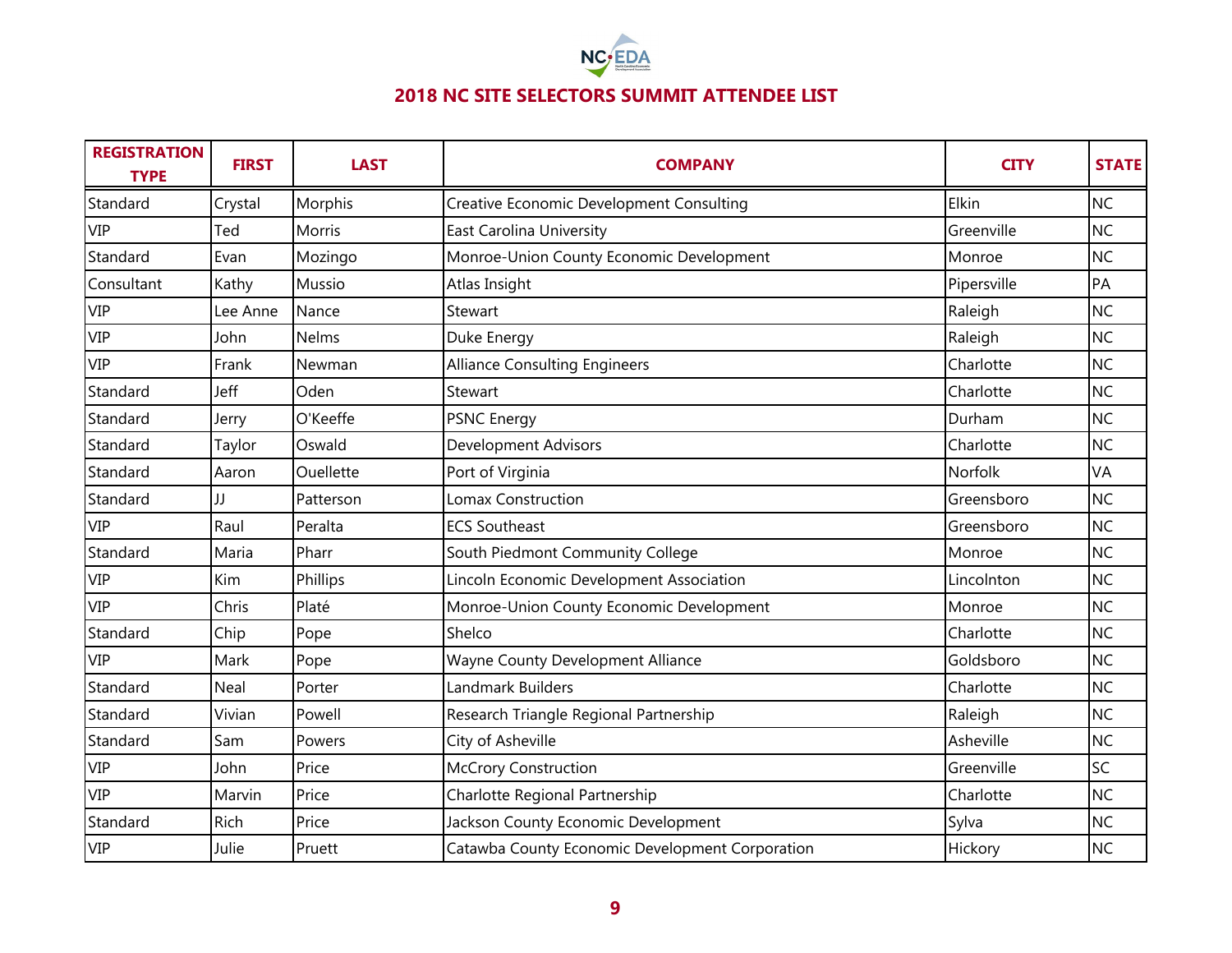

| <b>REGISTRATION</b><br><b>TYPE</b> | <b>FIRST</b> | <b>LAST</b>    | <b>COMPANY</b>                                     | <b>CITY</b>    | <b>STATE</b> |
|------------------------------------|--------------|----------------|----------------------------------------------------|----------------|--------------|
| Standard                           | Cliff        | Pyron          | <b>North Carolina Ports</b>                        | Wilmington     | <b>NC</b>    |
| Consultant                         | Sarah        | Raehl          | Deloitte Consulting                                | Chicago        | IL           |
| Standard                           | Kristin      | Reese          | Cleveland County Economic Development Partnership  | Shelby         | <b>NC</b>    |
| <b>VIP</b>                         | Ryan         | Regan          | Asheville Chamber of Commerce                      | Asheville      | <b>NC</b>    |
| Standard                           | Heidi        | Reiber         | Asheville Chamber of Commerce                      | Asheville      | <b>NC</b>    |
| <b>VIP</b>                         | Penny        | Rich           | Orange County Government - Commissioners Office    | Hillsborough   | <b>NC</b>    |
| Standard                           | Kellen       | Riley          | <b>CSX Transportation</b>                          | Columbia       | SC           |
| Standard                           | Bill         | <b>Roberts</b> | Duke Energy                                        | Hickory        | <b>NC</b>    |
| <b>VIP</b>                         | Russ         | Rogerson       | Iredell County Economic Development Corporation    | Statesville    | <b>NC</b>    |
| <b>VIP</b>                         | Julie        | Roper          | <b>PSNC Energy</b>                                 | Raleigh        | <b>NC</b>    |
| Standard                           | Morgan       | Ross           | Wake County Economic Development                   | Raleigh        | <b>NC</b>    |
| Standard                           | Elizabeth    | Saba           | Economic Development Partnership of North Carolina | Cary           | <b>NC</b>    |
| Standard                           | Arthur       | Salido         | <b>Western Carolina University</b>                 | Cullowhee      | <b>NC</b>    |
| Standard                           | Kerry        | Saunders       | <b>NAI Carolantic Realty</b>                       | Raleigh        | <b>NC</b>    |
| Standard                           | Gretchen     | Saussy         | Mid-Atlantic Associates                            | Raleigh        | <b>NC</b>    |
| <b>VIP</b>                         | Cathy        | Scott          | Halifax County Economic Development Commission     | Roanoke Rapids | <b>NC</b>    |
| Standard                           | Megan        | Sellers        | Anson Economic Development Partnership             | Wadesboro      | <b>NC</b>    |
| <b>VIP</b>                         | <b>Buddy</b> | Seymour        | <b>Windsor Commercial</b>                          | Greensboro     | <b>NC</b>    |
| Standard                           | Hillary      | Sherman        | <b>Economic Development Administration</b>         | Asheville      | <b>NC</b>    |
| Standard                           | Phillip      | Shumaker       | Economic Development Partnership of North Carolina | Pinehurst      | <b>NC</b>    |
| <b>VIP</b>                         | Rebecca      | Simensen       | Charlotte Douglas International Airport            | Charlotte      | <b>NC</b>    |
| Standard                           | Ben          | Simpson        | Alfred Benesch & Company                           | Wilmington     | <b>NC</b>    |
| <b>VIP</b>                         | Jen          | Sisak          | <b>Gilbane Building Company</b>                    | Raleigh        | <b>NC</b>    |
| Standard                           | Scott        | Skala          | <b>Graycor Construction Company</b>                | Charlotte      | <b>NC</b>    |
| <b>VIP</b>                         | Courtney     | Skunda         | <b>BE&amp;K Building Group</b>                     | Durham         | <b>NC</b>    |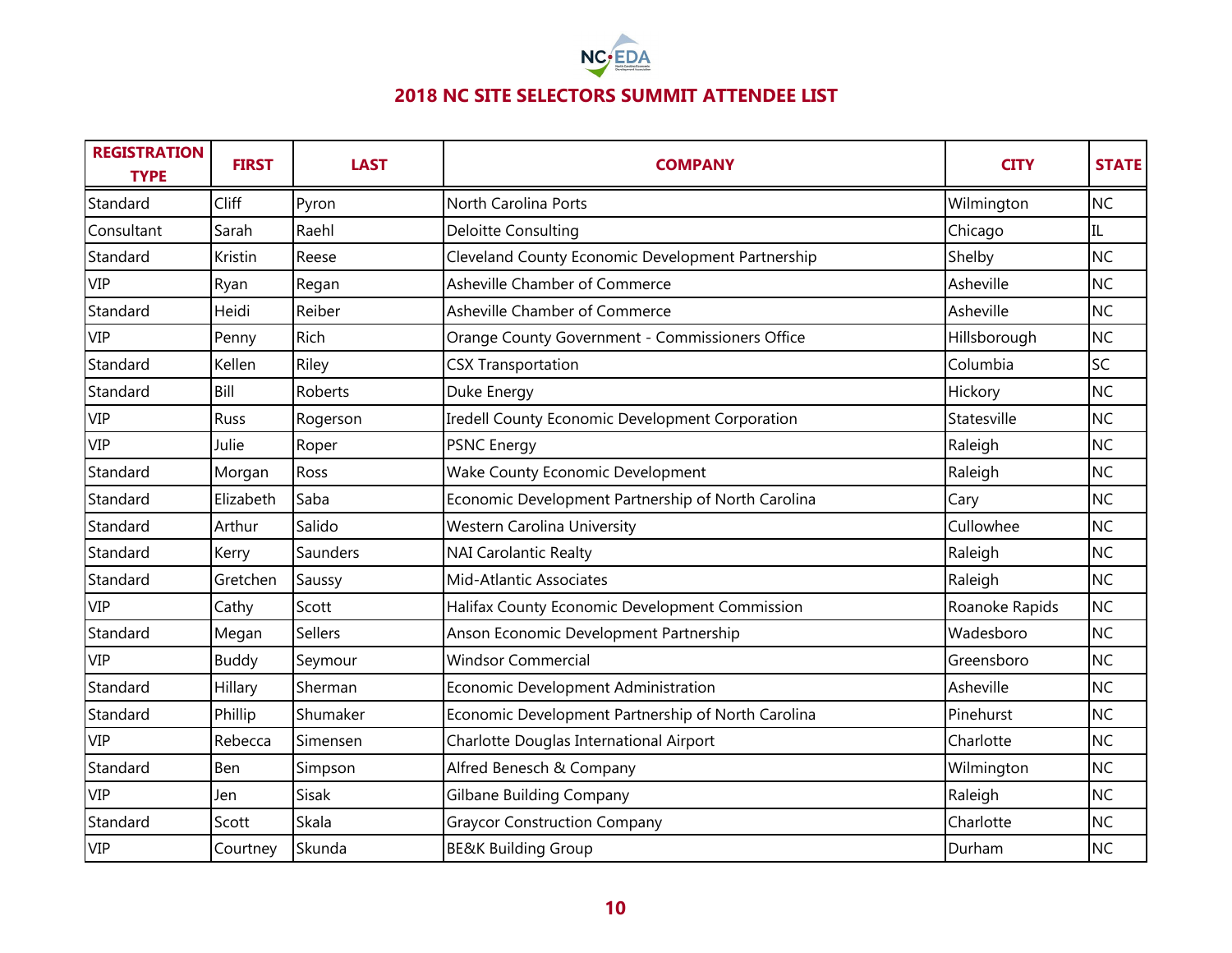

| <b>REGISTRATION</b><br><b>TYPE</b> | <b>FIRST</b> | <b>LAST</b>  | <b>COMPANY</b>                                     | <b>CITY</b>        | <b>STATE</b> |
|------------------------------------|--------------|--------------|----------------------------------------------------|--------------------|--------------|
| Standard                           | John         | Skvarla      | Nexsen Pruet                                       | Raleigh            | <b>NC</b>    |
| Standard                           | Bill         | Slagle       | Economic Development Partnership of North Carolina | Spruce Pine        | <b>NC</b>    |
| Standard                           | Carolyn      | Sloop        | Wells Fargo Bank                                   | Raleigh            | <b>NC</b>    |
| Standard                           | Abby         | Smith        | Walbridge                                          | Charlotte          | <b>NC</b>    |
| Standard                           | Bryan        | Smith        | <b>Dominion Energy</b>                             | Richmond           | VA           |
| Standard                           | Joey         | Smith        | Walbridge                                          | Charlotte          | <b>NC</b>    |
| Standard                           | Matt         | Smith        | <b>Wake Tech Foundation</b>                        | Raleigh            | <b>NC</b>    |
| Standard                           | Melissa      | Smith        | Economic Development Partnership of North Carolina | Greensboro         | <b>NC</b>    |
| Standard                           | Mike         | Smith        | Sanford Area Growth Alliance                       | Sanford            | <b>NC</b>    |
| <b>VIP</b>                         | Richard      | Smith        | <b>McGill Associates</b>                           | Hickory            | <b>NC</b>    |
| Standard                           | Jonathan     | Snover       | North Carolina Biotechnology Center                | Candler            | <b>NC</b>    |
| Standard                           | Mike         | Solomon      | <b>Timmons Group</b>                               | Greensboro         | <b>NC</b>    |
| Consultant                         | Meegan       | Spicer       | Duff & Phelps                                      | Westlake           | OH           |
| <b>VIP</b>                         | Robin        | Spinks       | Greenfield                                         | Wrightsville Beach | <b>NC</b>    |
| <b>VIP</b>                         | David        | Spratley     | Economic Development Partnership of North Carolina | Cary               | <b>NC</b>    |
| <b>VIP</b>                         | Walt         | Sprouse      | Randolph County Economic Development Corporation   | Asheboro           | <b>NC</b>    |
| Standard                           | Kenny        | Stagg        | North Carolina Department of Commerce              | Raleigh            | <b>NC</b>    |
| Standard                           | Joe          | Stallings    | Town of Garner                                     | Garner             | <b>NC</b>    |
| <b>VIP</b>                         | Joe          | <b>Starr</b> | <b>Terracon Consultants</b>                        | Raleigh            | <b>NC</b>    |
| <b>VIP</b>                         | Evan         | Stone        | Cary Chamber of Commerce                           | Cary               | <b>NC</b>    |
| Standard                           | Sloan        | Stryffeler   | Edifice Inc.                                       | Charlotte          | <b>NC</b>    |
| Standard                           | Robert       | Sunukjian    | <b>PEG Contracting</b>                             | Durham             | <b>NC</b>    |
| <b>VIP</b>                         | Mark         | Sutherland   | Jacksonville Onslow Economic Development           | Jacksonville       | <b>NC</b>    |
| Standard                           | Harry        | Swendsen     | Economic Development Partnership of North Carolina | Cary               | <b>NC</b>    |
| Standard                           | John         | Swope        | Sampson County Economic Development Commission     | Clinton            | <b>NC</b>    |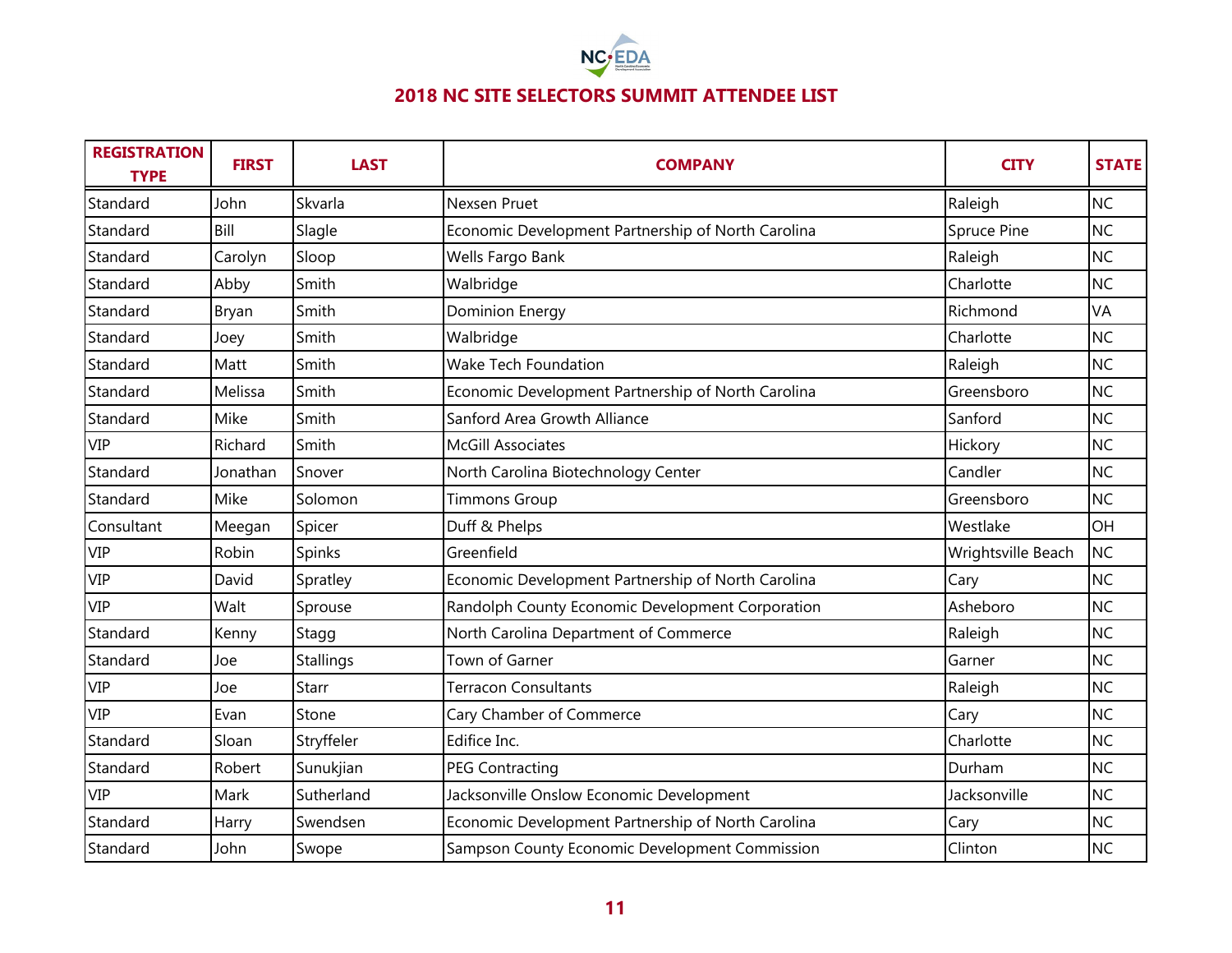

| <b>REGISTRATION</b><br><b>TYPE</b> | <b>FIRST</b> | <b>LAST</b>   | <b>COMPANY</b>                                            | <b>CITY</b>    | <b>STATE</b> |
|------------------------------------|--------------|---------------|-----------------------------------------------------------|----------------|--------------|
| Standard                           | Ellen        | Tai           | Economic Development Partnership of North Carolina        | Cary           | <b>NC</b>    |
| <b>VIP</b>                         | Josh         | Tatum         | Carolinas Gateway Partnership                             | Rocky Mount    | <b>NC</b>    |
| Standard                           | Brian        | Taylor        | Miller-Valentine Group                                    | Columbia       | SC           |
| <b>VIP</b>                         | Debbie       | Taylor        | Harnett County Economic Development                       | Lillington     | <b>NC</b>    |
| <b>VIP</b>                         | Ben          | Teague        | <b>Biltmore Farms</b>                                     | Asheville      | <b>NC</b>    |
| Standard                           | Allen        | Thomas        | North Carolina Global TransPark                           | Kinston        | <b>NC</b>    |
| Standard                           | David        | Thomas        | <b>Graycor Construction Company</b>                       | Charlotte      | <b>NC</b>    |
| Standard                           | Donna        | Tipton-Rogers | Tri-County Community College                              | Murphy         | <b>NC</b>    |
| Standard                           | Alan         | Tucker        | Denham-Blythe Company                                     | Greer          | SC           |
| Standard                           | Drew         | Turner        | Concrete Supply Co.                                       | Locust         | <b>NC</b>    |
| Standard                           | Tommy        | Turner        | Newmark Knight Frank                                      | Charlotte      | <b>NC</b>    |
| <b>VIP</b>                         | Robert       | Van Geons     | Fayetteville Cumberland County Economic Development Corp. | Fayetteville   | <b>NC</b>    |
| Standard                           | Jim          | VanDerzee     | <b>STX Railroad Construction Services</b>                 | Glen Allen     | VA           |
| <b>VIP</b>                         | Jason        | Vaughn        | Agracel Inc.                                              | Simpsonville   | SC           |
| Standard                           | Erica        | Viola         | <b>Branch Civil</b>                                       | Virginia Beach | VA           |
| <b>VIP</b>                         | Jim          | Walton        | <b>Brand Acceleration</b>                                 | Indianapolis   | IN           |
| Standard                           | Chelsea      | Ward          | Henderson County Partnership for Economic Development     | Hendersonville | <b>NC</b>    |
| <b>VIP</b>                         | Mark         | Ward          | Scotland County Economic Development                      | Laurinburg     | <b>NC</b>    |
| <b>VIP</b>                         | Teddy        | Warner        | Fayetteville Cumberland County Economic Development Corp. | Fayetteville   | <b>NC</b>    |
| Standard                           | Don          | Warren        | <b>McCrory Construction</b>                               | Greenville     | SC           |
| <b>VIP</b>                         | Dan          | Warrick       | SynTerra Corporation                                      | Charlotte      | <b>NC</b>    |
| Standard                           | Wayne        | Watkins       | Curtis Media                                              | Raleigh        | <b>NC</b>    |
| Standard                           | Ashlin       | Webster       | Duke Energy                                               | Charlotte      | <b>NC</b>    |
| Standard                           | Barbara      | West          | Greensboro Chamber of Commerce                            | Greensboro     | <b>NC</b>    |
| <b>VIP</b>                         | Ryan         | Wetherington  | <b>Armstrong Relocation</b>                               | Charlotte      | <b>NC</b>    |